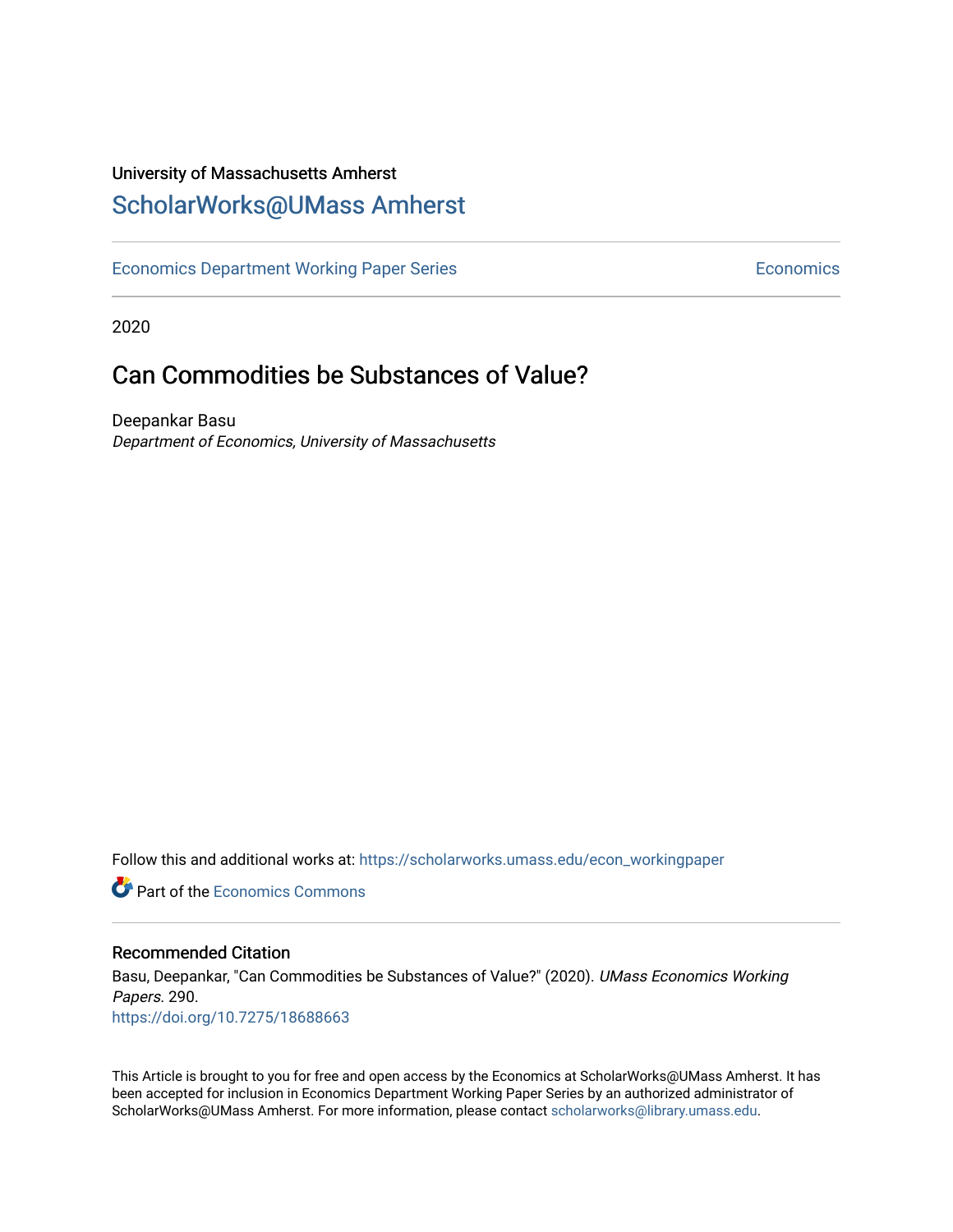# Can Commodities be Substances of Value?

Deepankar Basu<sup>∗</sup>

July 27, 2020

#### Abstract

The Marxian labour theory of value considers labour as the only substance of value. The generalized commodity exploitation theorem (GCET) purports to demonstrate that many other commodities can be substances of value. This note argues that the GCET is based on two conceptual flaws: (a) failure to distinguish labour and labour-power; and (b) failure to distinguish labour-power and other commodities. Once these flaws are corrected, it is easy to show that commodities cannot function as the substances of value. Only labour can be the substance of value.

Keywords: labour theory of value; generalized commodity exploitation theorem.

JEL Codes: B51.

## 1 Introduction

The Marxian labour theory of value rests on the argument that labour is the only substance of value (Marx, 1992, chapter 1). A strand of Analytical Marxist thinking has challenged this basic argument with what can be called the generalized commodity exploitation theorem (GCET). The crux of the GCET is the claim that there is nothing special in labour so far as

<sup>∗</sup>Department of Economics, University of Massachusetts Amherst. Email: dbasu@econs.umass.edu. I would like to thank Weikai Chen, Debarshi Das, Duncan Foley and Naoki Yoshihara for helpful comments on the paper. The usual disclaimers apply.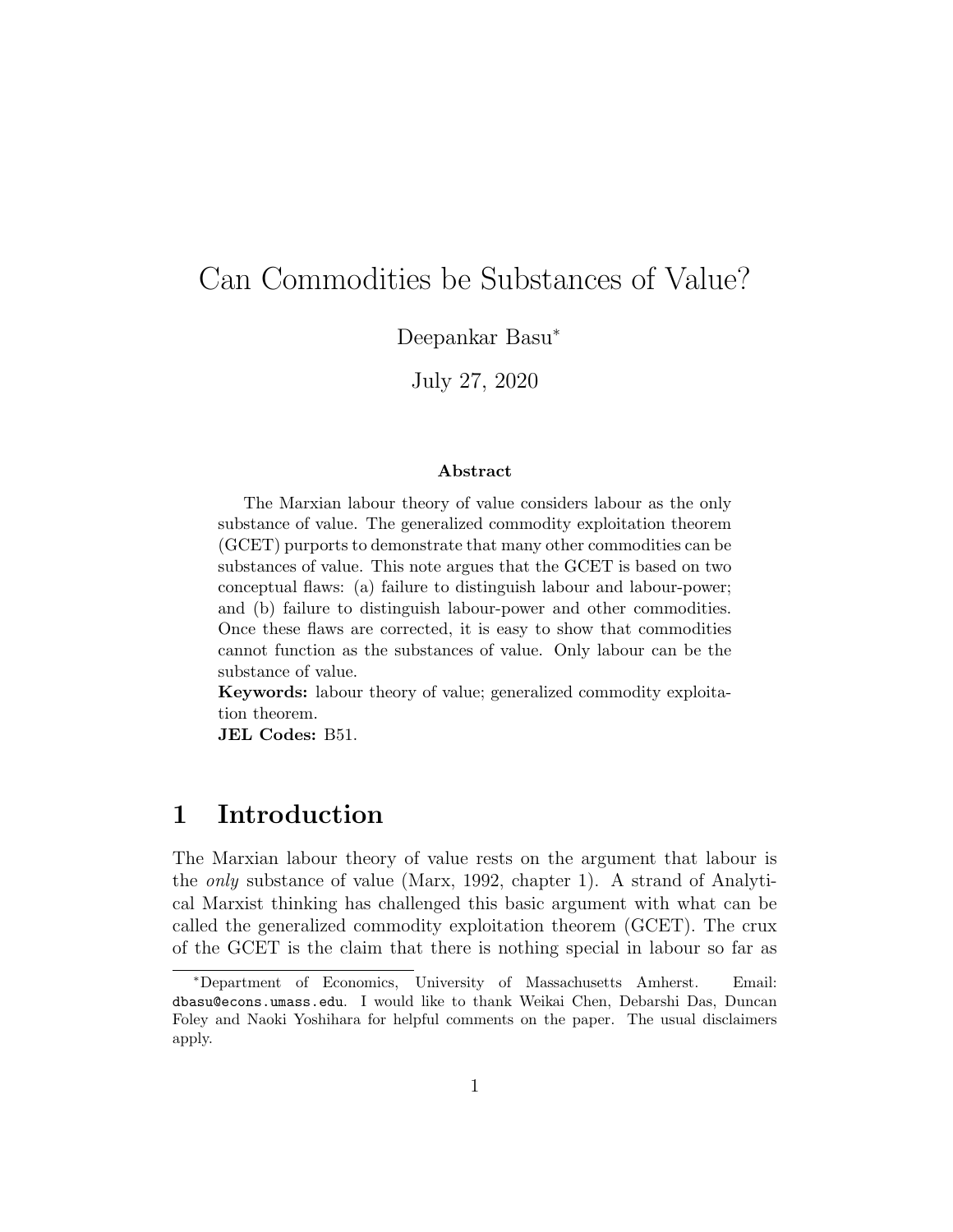it can be considered the substance of value. Other commodities can as well function as a substance of value. Moreover, claims the GCET, it can also be demonstrated that when some other commodity is chosen as the candidate substance of value, it is necessarily exploited in a capitalist economy. Hence, labour does not have a special function to play even in a theory of exploitation (Roemer, 1982, 1985).<sup>1</sup>

Clear expositions of the GCET can be found in Gintis and Bowles (1981) and Roemer (1982, appendix 6.1). In this paper, I will critically evaluate the GCET. The main finding of this critical scrutiny is that the GCET rests on two conceptual flaws. The first problem is that the GCET does not properly distinguish between labour and labour-power - a distinction that is key in Marxian political economy. The second conceptual flaw is that the GCET does not correctly distinguish between labour-power and other commodities another key idea in Marxist economics. Both these conceptual flaws manifest themselves as a conflict between two reasonable intuitions about value: value as the sum of direct and indirect amounts of the substance of value, and value of output as the sum of values added or transferred by inputs. These flaws nullify the claim of the GCET that any commodity, and not just labour, can function as the substance of value. Hence, this critique, if it is valid, restores labour as the only substance of value.

This argument in this paper is related to, but also different from, earlier attempts to provide a critique of the GCET. Two contributions are worth mentioning in this regard. Fujimoto and Fujita (2008) provide a refutation of the GCET by arguing that the result is just a numerical representation of the productiveness of the 'complete matrix' captured by the Hawkins-Simon condition.<sup>2</sup> Such a technical condition does not have anything to do with exploitation, which is a social phenomenon, they rightly note. Yoshihara and Veneziani (2013) argue in a similar vein that exploitation should be understood in social and not in technological terms - which is what the GCET does. Drawing on their previous work, they offer a new definition of exploitation that undermines the implication of the GCET for exploitation

<sup>1</sup>For an excellent survey of the debate on exploitation theory since the seminal contribution of Nobuo Okishio in the 1960s, see Yoshihara (2017). I take the terminology of calling these results the generalized commodity exploitation theorem from Yoshihara (2017). On the other hand, Fujimoto and Fujita (2008) call it the commodity exploitation theorem.

<sup>2</sup>The so-called complete matrix is discussed below.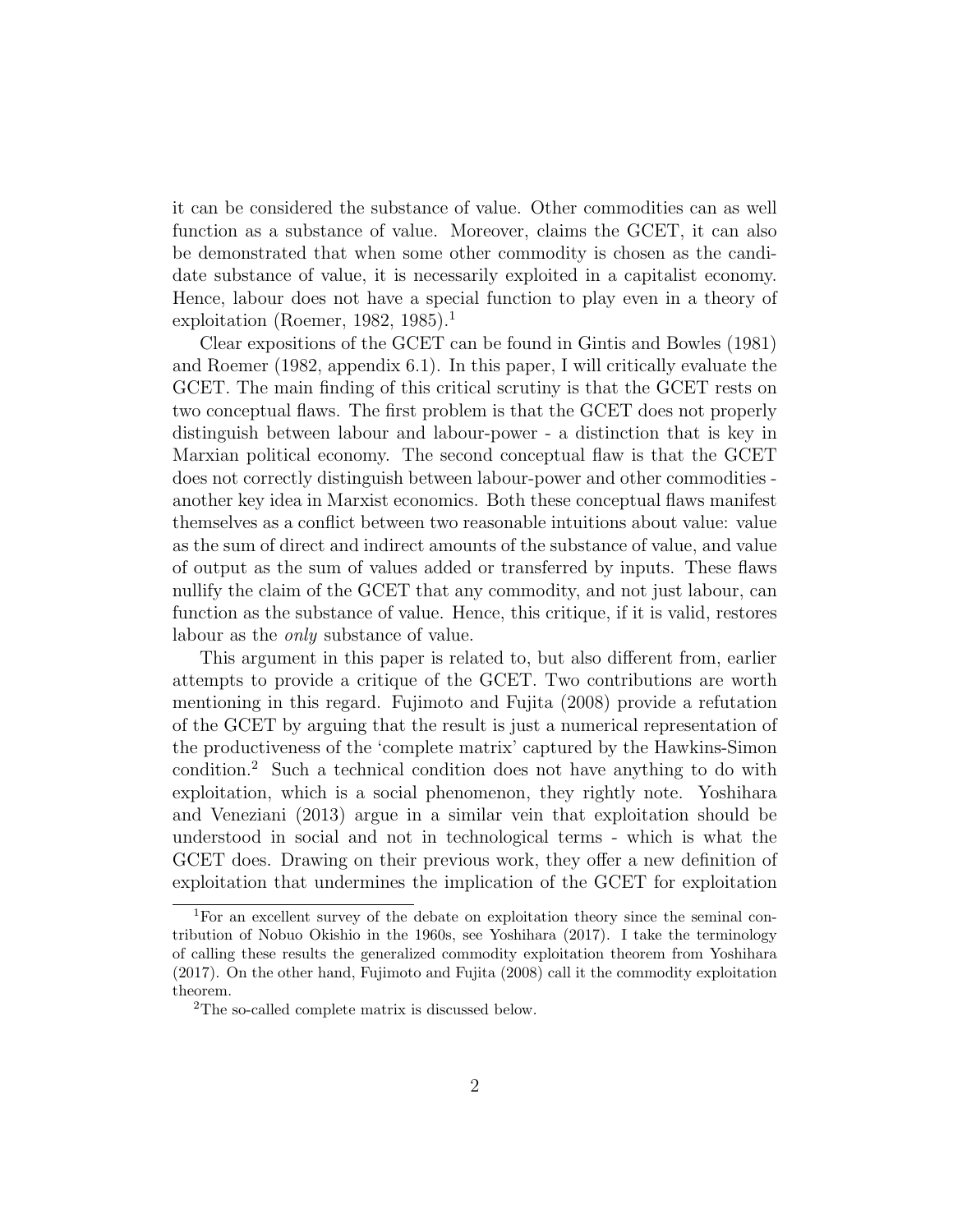theory.<sup>3</sup>

Both of these, and similar, contributions are important in that they offer critiques of the GCET. But both papers accept the key claim that the notion of commodity value, e.g. steel value, is meaningful and use it in their own arguments. In this paper, I question this acceptance, and hence I offer a more foundational critique of the GCET. I argue that the notion of commodity value, as defined in Gintis and Bowles (1981) and Roemer (1982, appendix 6.1), is conceptually flawed. Hence, the notion of exploitation that is defined with that conceptually flawed notion is ipso facto flawed.

The implication of the argument in this paper goes beyond the theory of exploitation and helps formulate the question of how to properly define value. I show that the attempt to define the value of commodities using some commodity as a substance of value runs into conceptual conundrums. It gives rise to a conflict between two common intuitions about value. One option to avoid these conceptual conundrums is to retain the conceptual distinction between labour-power and labour, as the classical Marxist tradition does, and use labour as the substance of value. The rest of this paper is organized as follows: in the next section, I use a simple example of an economy with two goods to explain the argument; in the following section, I present a formal treatment in a multisectoral economy; I conclude the discussion in the last section.

### 2 An Example

Let me present the whole argument using a simple example discussed in Gintis and Bowles (1981, pp. 19). The essential points of the argument can be understood from the example, but for the sake of completeness, a formal treatment is presented in the following section.

#### 2.1 The Set-up

The economy in this example has two goods, food  $(F)$  and jewelry  $(J)$ , where F is a basic and J is not. What is a basic?

We define an input into production to be a *basic* if it enters directly or indirectly (via its being an input into another produc-

<sup>3</sup>For references to this literature see Yoshihara (2017).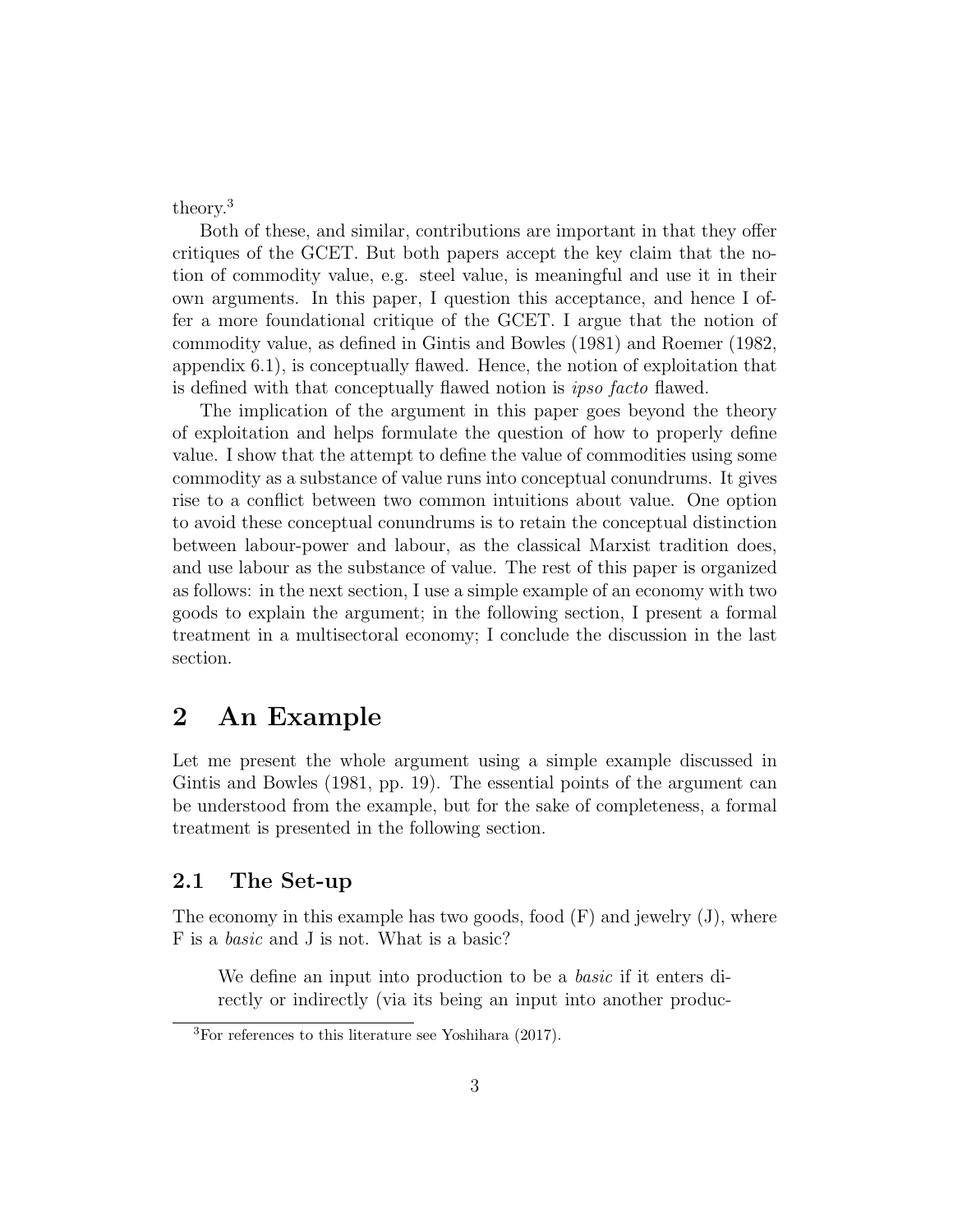tion input) into the production of all commodities. (Gintis and Bowles, 1981, pp. 18).

The technology for producing the two goods are specified as follows:

Food is used to produce all goods, and is in the wage bundle, while jewelry is consumed only by nonworkers and is not used in production (i.e. it is not a basic). Specifically, suppose 1/2 bushel of F and  $1/2$  hour of labour are used to produce one bushel of F, and 1/2 bushel of food is in the wage bundle. Also suppose 1/4 bushel of food and one hour of labour is used to produce one unit of J. (Gintis and Bowles, 1981, pp. 19).

Let us represent the technology for production in a way that will allow us to compute values of the commodities: for production of F, we have

$$
\frac{1}{2}\mathbf{F} + \frac{1}{2}\mathbf{L} \Rightarrow \mathbf{1}\mathbf{F},\tag{1}
$$

and for production of J, we have,

$$
\frac{1}{4}F + 1L \Rightarrow 1J.
$$
 (2)

Note, also, that the real wage bundle contains  $(1/2)F$ .

#### 2.2 Labour Values: Definition and Two Intuitions

Let  $\Lambda_F$ ,  $\Lambda_J$  and  $\Lambda_L$  represent the labour values of food, jewelry and labourpower. From the specification of the technology for producing F in (1) and J in  $(2)$ , and the fact that the real wage bundle contains  $1/2$  units of food, we see that their labour values must be determined by the following equations,

$$
\frac{\Lambda_F}{2} + \frac{1}{2} = \Lambda_F.
$$

and

$$
\frac{\Lambda_F}{4} + 1 = \Lambda_J,
$$

and

$$
\Lambda_L = \frac{\Lambda_F}{2}.
$$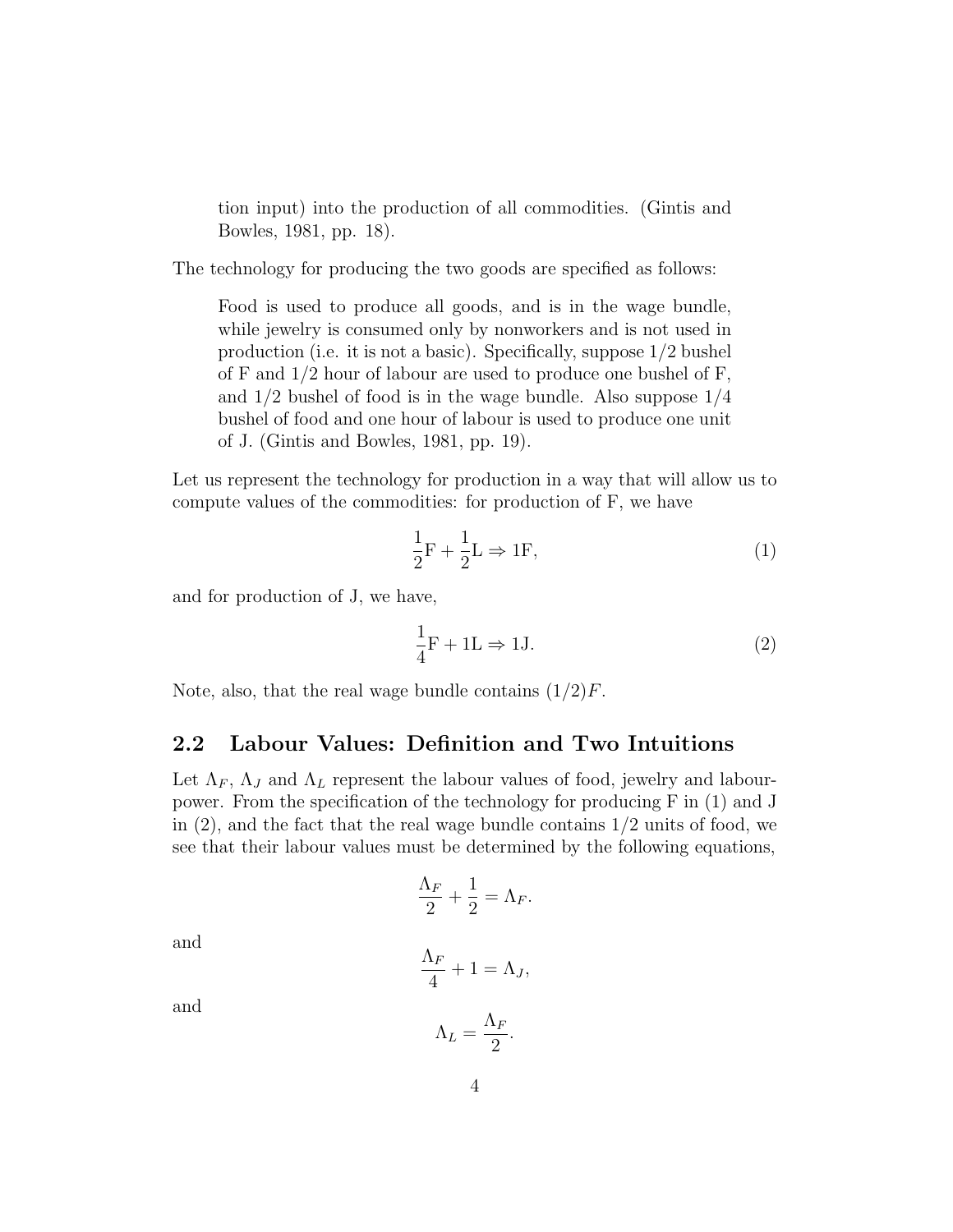These equation captures two different intuitions about the concept of labour value. The first intuition is related to the definition of labour value: the labour value of one unit of F,  $\Lambda_F$ , is the sum of the direct and indirect amounts of labour needed to produce each unit of F. The amount of direct labour is  $1/2$  and the amount of indirect labour is  $\Lambda_F/2$ , the latter because each unit of F has  $\Lambda_F$  amount of labour value. The same reasoning gives us the value of jewelry,  $\Lambda_J$ , as the sum of  $\Lambda_F/4$  (indirect labour) and 1 (direct labour). Finally, the real wage bundle has  $1/2$  units of F. So, the value of labour-power is  $\Lambda_F/2 = 1/2$ . In the production of labour-power, there is only an indirect input, food  $(F)$ , because the labour that is used in the production of labour-power falls outside the domain of capitalist commodity production.

A different intuition can also be seen in the above equation, i.e. we can read it as an accounting relationship: value of one unit of the output is equal to the sum of the values added and/or transferred by the inputs. The value of one unit of F, the output, is  $\Lambda_F$  (the right hand side). What about the value on the input side of the equation? The non-labour input,  $1/2$  units of F, has  $\Lambda_F/2$  units of value, and this is *transferred to* the output. The labour input, i.e. labour, does not have value. Labour-power, the commodity purchased by the capitalist, has value, and when it is used in production, we get labour, which adds value to the object of labour. So, in accounting terms, the left hand side is the sum of the value of  $1/2$  units of F,  $\Lambda_F/2$ , and the value added by  $1/2$  units of labour (which is by definition equal to  $1/2$ ). The same accounting reasoning applies to the equation determining the value of jewelry, or the equation determining the value of labour-power.

It is worth pausing and thinking about an important conceptual point. The distinction between value added and value transferred is crucial in the Marxist framework.<sup>4</sup> Commodities, when used in production, can transfer their value to the output. A commodity cannot add value. Labour, since it is not a commodity, can add value. Hence, the distinction between labourpower (the commodity purchased by the capitalist) and labour (the input in capitalist commodity production) has both qualitative and quantitative implications.

On solving the three equations, we get:  $\Lambda_F = 1, \Lambda_J = 5/4, \Lambda_L = 1/2$ . Two points about the these calculations are worth highlighting. First, the input represented by  $L$  in (1) and (2) is labour, and not labour-power. It is

<sup>&</sup>lt;sup>4</sup>This distinction is also crucial in the construction of national income and product accounts.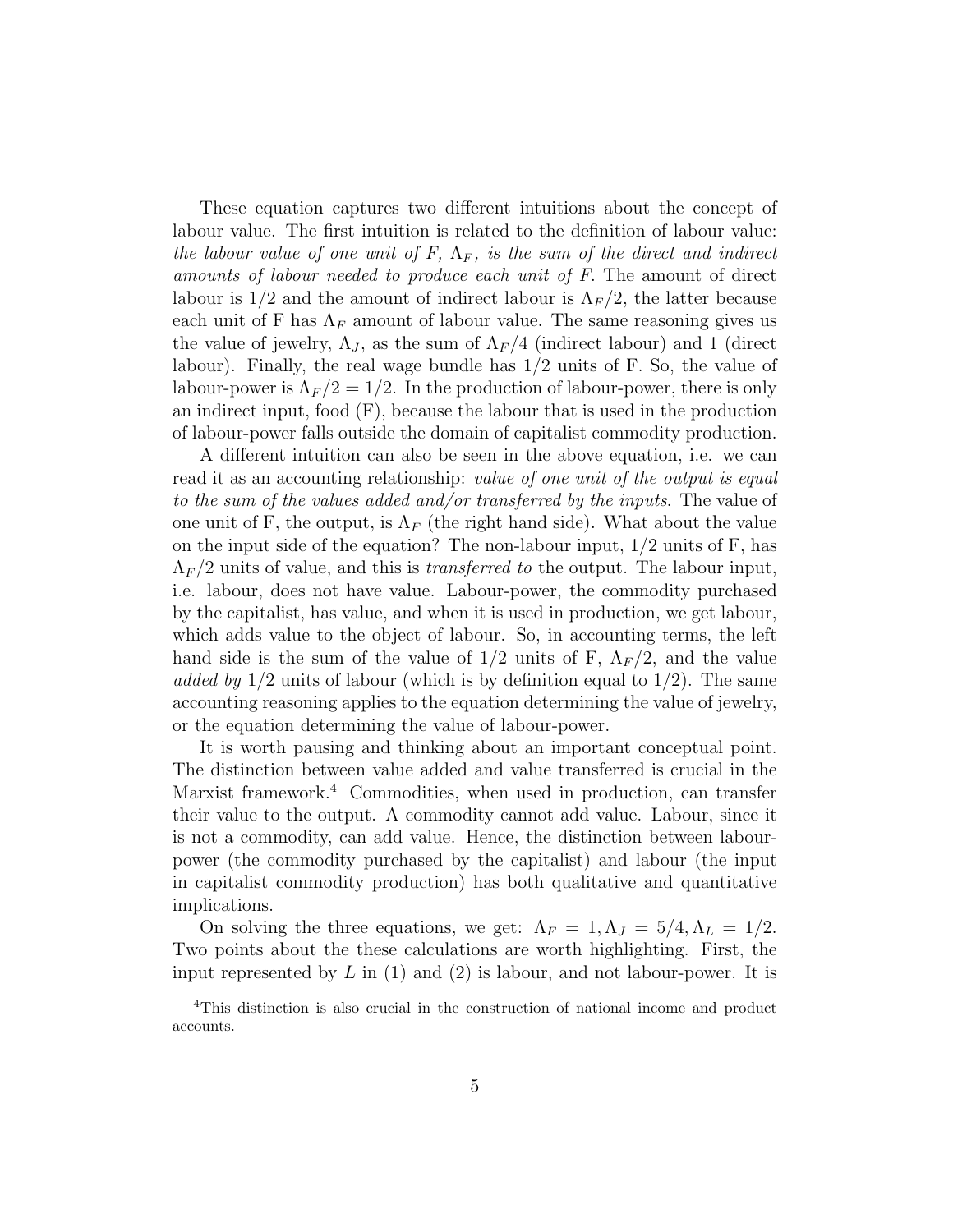important to keep the distinction in mind: labour-power is the ability to do useful work; labour is what we get when that ability is actually used. In a capitalist society, labour-power is the commodity that is sold on the labour market, not labour. In the production process, labour-power is used, which means labour is added to the objects of labour. And that is the source of value - the labour - in a labour value accounting system. This also means that the unit in which value is measured is hours of laobur time. Second, when we calculate the value of the commodity labour-power, we are using the standard interpretation definition. That is why we are calculating its value as the value of the real wage bundle.<sup>5</sup> Moreover, it is important to keep in mind that we are calculating the value of labour-power (the commodity purchased by the capitalist); we are not calculating the value of labour (the input into production). It is important to keep in mind that labour has no value.

#### 2.3 Food Values: First Intuition

Since food is a basic, whereas jewelry is not, the former can be used as a substance of value, claims Gintis and Bowles (1981) and Roemer (1982, appendix 6.1). This means that we can meaningfully define the value of all commodities in terms of food. Let  $\mu_F, \mu_J, \mu_L$  denote the 'food values' of food, jewelry and labour-power.

We would now like to calculate the food values of all commodities according to the first intuition discussed above: the food value of any commodity is the sum of the direct and indirect amounts of food used in producing 1 unit of the commodity. Using the technology for food production given in (1), we can implement this definition through the following value determination equation for food as,

$$
\frac{1}{2} + \frac{\mu_L}{2} = \mu_F.
$$
 (3)

Here the direct input of food is  $1/2$  and the indirect input of food is  $\mu_L/2$ because the food value of labour-power is  $\mu_L$ <sup>6</sup> In a similar way, we can

<sup>5</sup> If we followed the New Interpretation, we would define the value of labour-power differently. But that difference in not relevant in this argument - which is about a strand of Marxist thinking within the standard interpretation.

<sup>&</sup>lt;sup>6</sup>In the Analytical Marxist tradition, there is a common confusion between labourpower and labour so far as value calculations are concerned. Let us ignore this issue for the moment. We will come to the deeper problem related to this confusion below.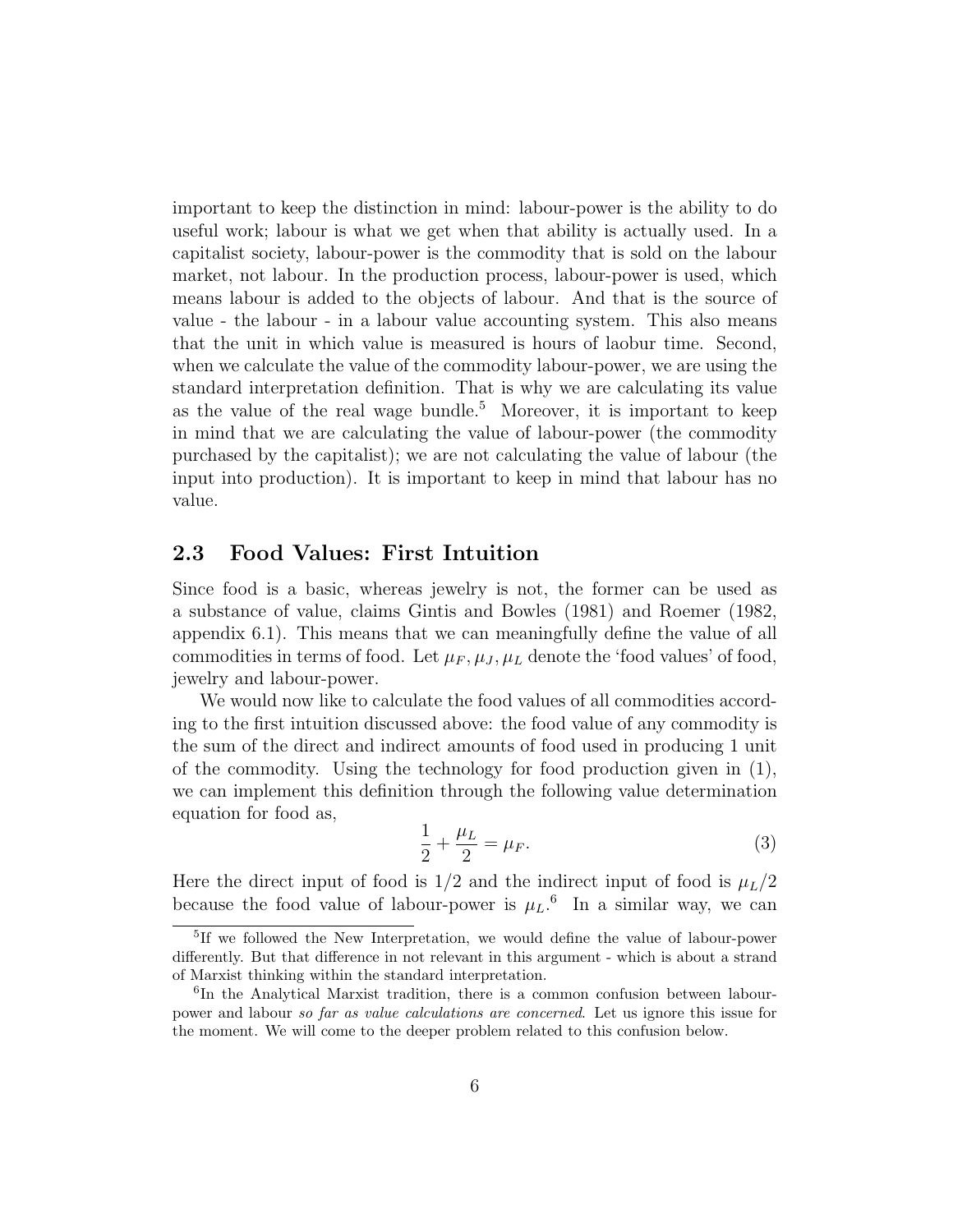implement the definition of the food value of jewelry, using information about the technology of jewelry production given in (2), as,

$$
\frac{1}{4} + \mu_L = \mu_J.
$$
 (4)

Since the wage bundle has  $1/2$  bushel of food, we finally get the value equation for labour-power as,

$$
\mu_L = \frac{1}{2}.\tag{5}
$$

Using  $(5)$  to substitute in  $(3)$  and solving for the food value of food gives us,  $\mu_F = 3/4$ . Using the same method in (4), we get  $\mu_J = 3/4$ . Hence, we have solved for the 'food value' of every commodity, and they are all positive numbers:  $\mu_F = 3/4, \mu_J = 3/4, \mu_L = 1/2$ . Two more points about this calculation of food values are worth highlighting.

First, while carrying out these calculations Gintis and Bowles (1981) seem to be using food (the basic) as the value *numéraire*. Setting up the "food theory of value", they note explicitly:

We now *define the value of food as unity*, and the value of jewelry and labour as the amount of F directly and indirectly embodied in them. (Gintis and Bowles, 1981, pp. 19, emphasis added).

Here we can see the confusion between labour and labour-power come up again: even though labour does not have value, the authors want to compute its value in terms of F. Let us ignore this and look at the other issue, i.e. the notion of the *numéraire*. In classical theory of prices, choosing a *numéraire* means choosing to express all relative prices in terms of a given commodity. This is implemented by choosing the price of the *numéraire* as unity (Pasinetti, 1977, pp. 57–58). Thus, Gintis and Bowles (1981) are choosing food as the food value *numéraire* by defining "the value of food as unity". This would mean that  $\mu_F = 1$ , and the calculation of  $\mu_F = 3/4$  would therefore be redundant. Gintis and Bowles (1981) do not seem to recognize this contradiction and do not comment on it.

Second, if we ignore the confusion relating to the use of the value *numéraire* and accept the calculation of food values, then we see that the food value of food is less than 1 (because  $\mu_F = 3/4$ ). This is interpreted by Gintis and Bowles (1981) as demonstrating that food (the basic, in this case) is exploited. As I have pointed out above, this claim about exploitation of the commodity, food, can be criticized on other theoretical grounds (Fujimoto and Fujita, 2008; Yoshihara and Veneziani, 2013).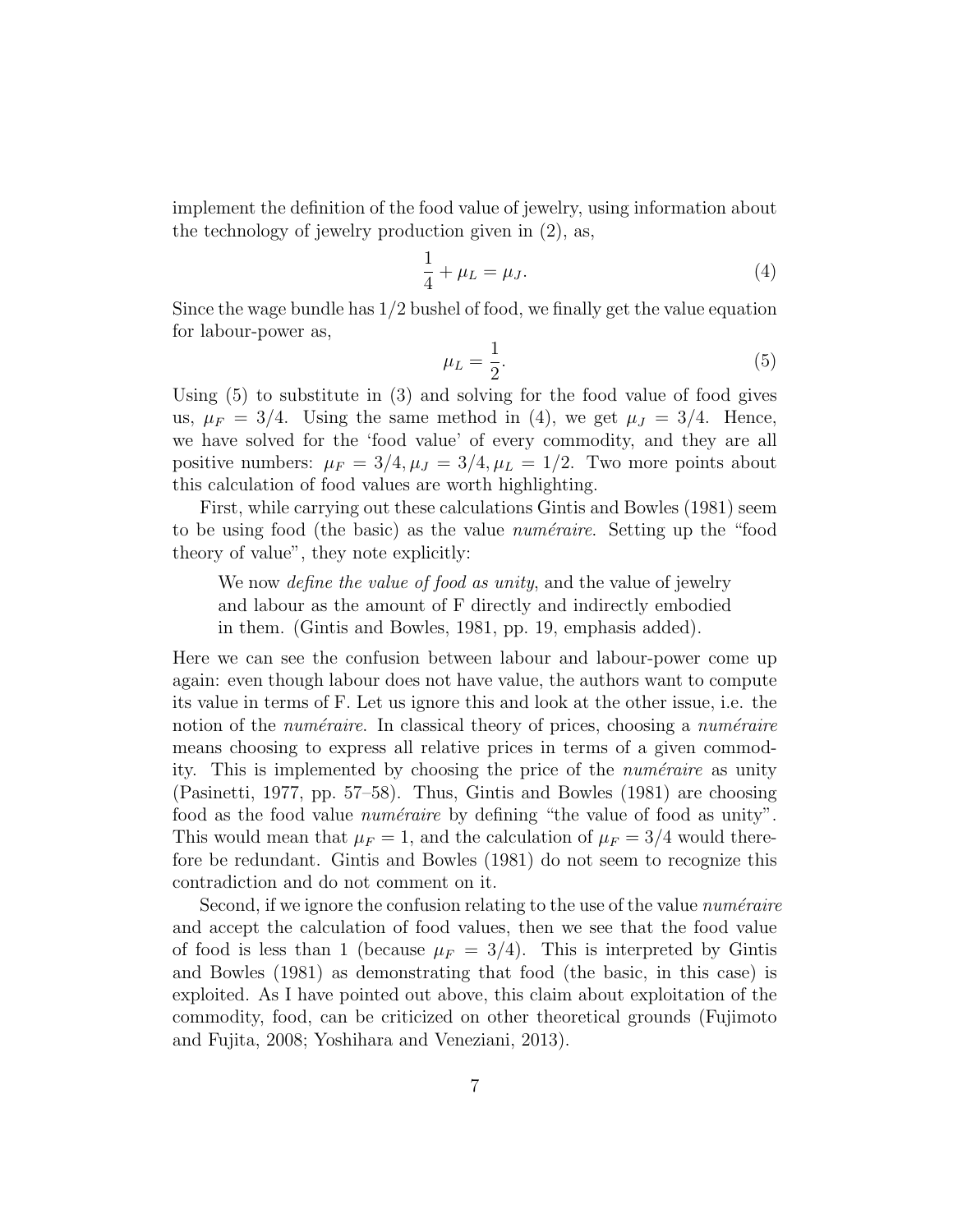#### 2.4 Food Values: Second Intuition

Let us now calculate the food values of the three commodities using the second, i.e. accounting, intuition: food value of any commodity must be equal to the food value added and/or transferred by the inputs. Starting with the production of food, we see that food value of the two inputs are  $\mu_F/2$  (for food) and  $\mu_L/2$  (for labour-power). Both commodities transfer their value to the output. Hence the value determination equation, using the accounting intuition, becomes,

$$
\frac{\mu_F}{2} + \frac{\mu_L}{2} = \mu_F. \tag{6}
$$

The same reasoning gives us the following as the value determining equation for jewelry,

$$
\frac{\mu_F}{4} + \mu_L = \mu_J. \tag{7}
$$

Finally, the value of labour-power is determined as follows:

$$
\mu_L = \frac{\mu_F}{2}.\tag{8}
$$

Using (8) to substitute in (6) and solving for the food value of food gives us,  $\mu_F = 0$ . Using (8), we get,  $\mu_L = 0$ . Using these magnitudes in (7), we get  $\mu_J = 0$ . Hence, we have solved for the 'food value' of every commodity, and they are all 0:  $\mu_F = 0, \mu_J = 0, \mu_L = 0$ .

#### 2.5 Food Value: Conflict of Intuitions

The above discussion highlights an important point. When we try to compute the 'food value' of commodities, the two intuitions about value are in conflict. If we use the intuition that the food value of any commodity is the sum of direct and indirect amount of food required to produce one unit of any commodity, we see that every commodity has a positive magnitude of food value. On the other hand, if we use the accounting intuition of value, i.e. the value of output should be equal to the sum of value added and/or transferred by inputs, then we get a very different answer: every commodity has 0 food value.

The reason we did not face this conflict of intuitions in the case of labour value is that we distinguished between labour-power (the commodity purchased by the capitalist) and labour (the input in production) - and this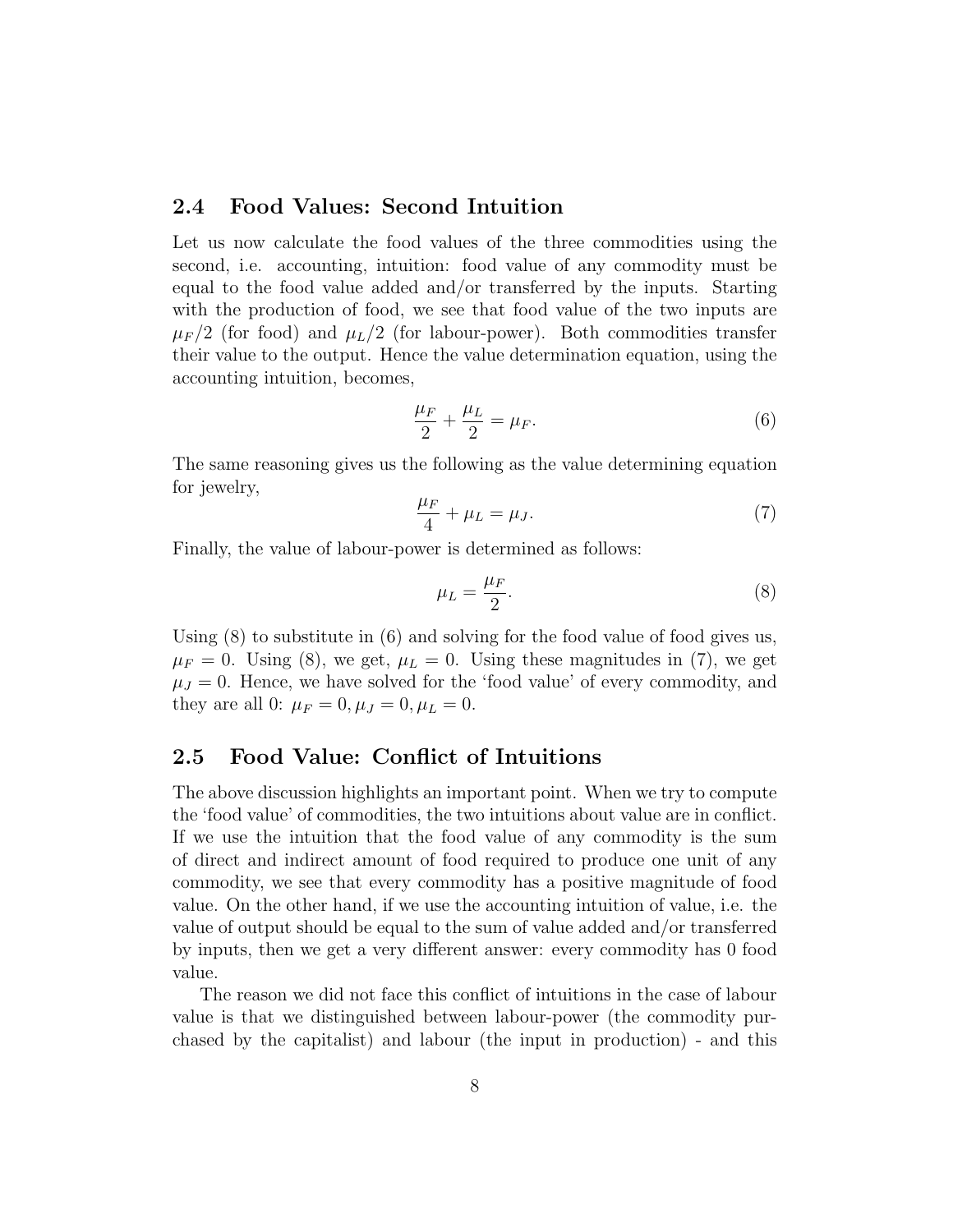highlights the first conceptual flaw in the Analytical Marxist attempt to use commodities as substances of value. We did not use the value of labourpower in the determination of labour values of commodities. Instead, we used the value added by labour. In fact, it is the difference between the value of labour-power and the value added by labour that allowed Marx to identify the source of surplus value in the exploitation of the working class.

Can we appeal to the same logic to escape the conflict of intuitions in the case of food value (or any other commodity value)? To repeat one more time: labour-power is the capacity to do useful work; labour is the outcome when that capacity is used. As a qualitative matter, no such distinction can exist for any other commodity, including food. It is meaningless to try to define 'food-power' as distinct from food. This is because the capacity of food to be used is not distinct from the commodity food. Food, or any other commodity, does not have the will, consciousness or incentive to resist its use in whatsoever way its possessor wants. In the case of labour-power that is not the case. The possessor of labour-power, the worker, can and does, resist the way her employer, the capitalist, uses her labouring capacity. Hence, while it is meaningful to distinguish labour-power (the labouring capacity) from labour, it is meaningless to do so for any other commodity.

Gintis and Bowles (1981, pp. 7) would not agree with this argument because for them it is meaningful to define something called 'lathe-power' of the commodity lathe - and this highlights the second conceptual flaw in the Analytical Marxist attempt to use commodities as substances of value.

But clearly every commodity has an abstract form as a commodity and a concrete form as a physical entity engaged in production. A lathe can be considered a union of lathe-power, its abstract potential to perform useful functions, and as lathing, the concrete activity of the lathe engaged in production. (Gintis and Bowles, 1981, pp. 7).

The difference only makes sense if by purchasing the former, i.e. lathepower, the capitalist does not automatically get the latter, lathing. But that is clearly impossible unless we are ready to impute consciousness and will to the lathe.

From a quantitative angle, we had used the fact that labour, the input in production, has no value, but labour-power, the commodity purchased by the capitalist does have value, and that the value added by labour was greater than the value of labour-power. To repeat this logic in the case of food, we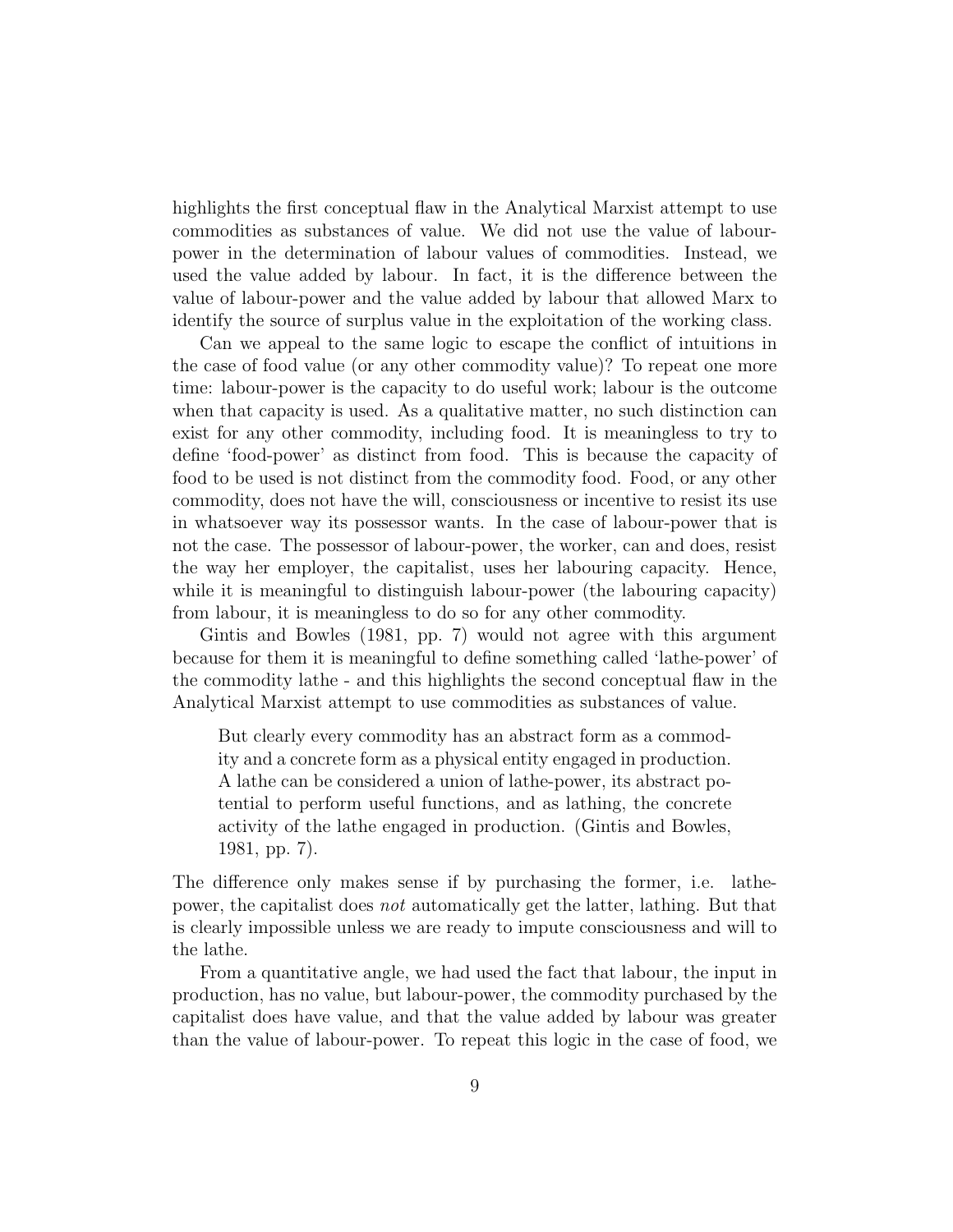would have to say that food, as an input in production, has no food value, but food, as the commodity purchased by the capitalist does have food value, and the magnitude of the latter is  $\mu_F$ . Furthermore, we would have to say that each unit of food, used as an input in production, adds one unit of food value, which is different from the food value of each unit of food that was purchased by the capitalist - since the latter has a food value of  $\mu_F$ . Clearly, these are absurd propositions - because we are talking about the same entity, food, in both cases.

## 3 Commodity Value: Formal Treatment

#### 3.1 Basic Set-up

The above argument about the conceptual problems of using commodities as the substance of value can be demonstrated in a more formal setting. Consider a capitalist economy with  $n$  sectors, each producing a single commodity using labour and all commodities. There are no joint products and there is no fixed capital. The technical conditions of production in each sector is taken as given and is captured by the  $n \times n$  matrix of input-output coefficients,

$$
\boldsymbol{A} = \begin{bmatrix} a_{11} & a_{12} & \cdots & a_{1n} \\ a_{21} & a_{22} & \cdots & a_{2n} \\ \vdots & \vdots & \ddots & \vdots \\ a_{n1} & a_{n2} & \cdots & a_{nn} \end{bmatrix}
$$

and the corresponding  $1 \times n$  vector of direct labour inputs

$$
\boldsymbol{L} = \begin{bmatrix} L_1 & L_2 & \cdots & L_n \end{bmatrix}
$$

where  $a_{ij}$  is the physical magnitude of the *i*-th commodity used to produce 1 unit of the j-th commodity, and  $L_j$  is the quantity of direct labour used to produce 1 unit of commodity j. Let Let **b** denote the  $n \times 1$  vector of the real wage bundle per hour of labour-power sold, and let the augmented input matrix be defined as,

$$
\boldsymbol{M} = \boldsymbol{A} + \boldsymbol{b}\boldsymbol{L},
$$

and assume that  $M$  is nonnegative and productive, as is standard in the literature (Roemer, 1981).<sup>7</sup>

<sup>&</sup>lt;sup>7</sup>The non-negative matrix  $\boldsymbol{M}$  is said to be productive if there exists a nonnegative vector,  $x \geq 0$ , such that  $x > Mx$ . If M is productive, then  $(I_n - M)^{-1} > 0$  (Pasinetti,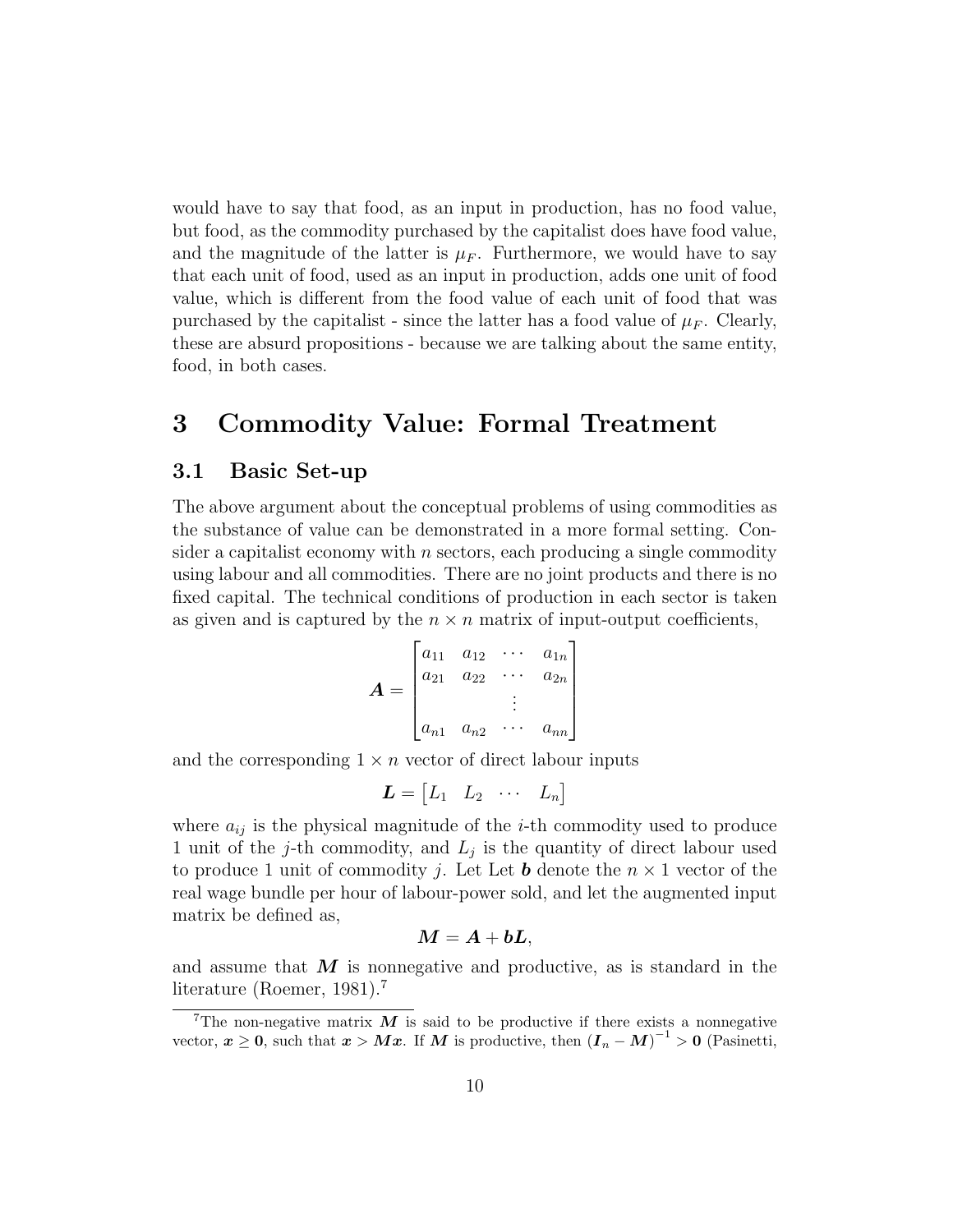I will follow Roemer (1982) and define values in terms of commodity 1 (the commodity is called 'steel'). Let the  $1 \times (n+1)$  vector,

$$
\boldsymbol{\mu} = \begin{bmatrix} \mu_1 & \mu_2 & \cdots & \mu_n & \mu_{n+1} \end{bmatrix},
$$

denote the *steel values* of all commodities, and where, in particular,  $\mu_{n+1}$  is the steel value of labour-power. Following Roemer (1982), we display the technology as follows,

$$
\mathbf{A} = \begin{bmatrix} a_{11} & a_{12} & \cdots & a_{1n} & b_1 \\ a_{21} & a_{22} & \cdots & a_{2n} & b_2 \\ \vdots & \vdots & \vdots & \vdots & \vdots \\ a_{n1} & a_{n2} & \cdots & a_{nn} & b_n \\ L_1 & L_2 & \cdots & L_n & 0 \end{bmatrix},
$$

where the first row and first column refer to steel, the chosen substance of value.<sup>8</sup> In this representation of technology, Roemer (1982) notes that

[the]  $j<sup>th</sup>$  column of this array lists the inputs of all  $(n + 1)$  commodities used as inputs into production of the  $j<sup>th</sup>$  good - and this statement is true also for  $j = n + 1$ , namely, the commodity labour power. The  $i^{th}$  row lists the inputs of the  $i^{th}$  good into the various processes - and this statement is true also for  $i = n + 1$ , namely the input of labour. (Roemer, 1982, pp. 187).

In the above array, the  $(n + 1) \times (n + 1)$  entry is 0 because labour is not an input into the production of labour-power, i.e. labour-power is produced outside the framework of capitalist commodity production.

#### 3.2 Steel Value: First Intuition

Let us calculate steel values according to the first intuition: value of one unit of any commodity is the sum of the direct and indirect amount of steel needed to (re) produce it. For the first  $n$  commodities, we have

$$
\mu_j = a_{1j} + (\mu_2 a_{2j} + \dots + \mu_n a_{nj} + \mu_{n+1} L_j), \quad j = 1, 2, \dots, n,
$$
 (9)

<sup>1977,</sup> appendix).

<sup>&</sup>lt;sup>8</sup>This matrix is called the 'complete matrix' in Bro $\dot{\alpha}$  (1970), as noted by Fujimoto and Fujita (2008).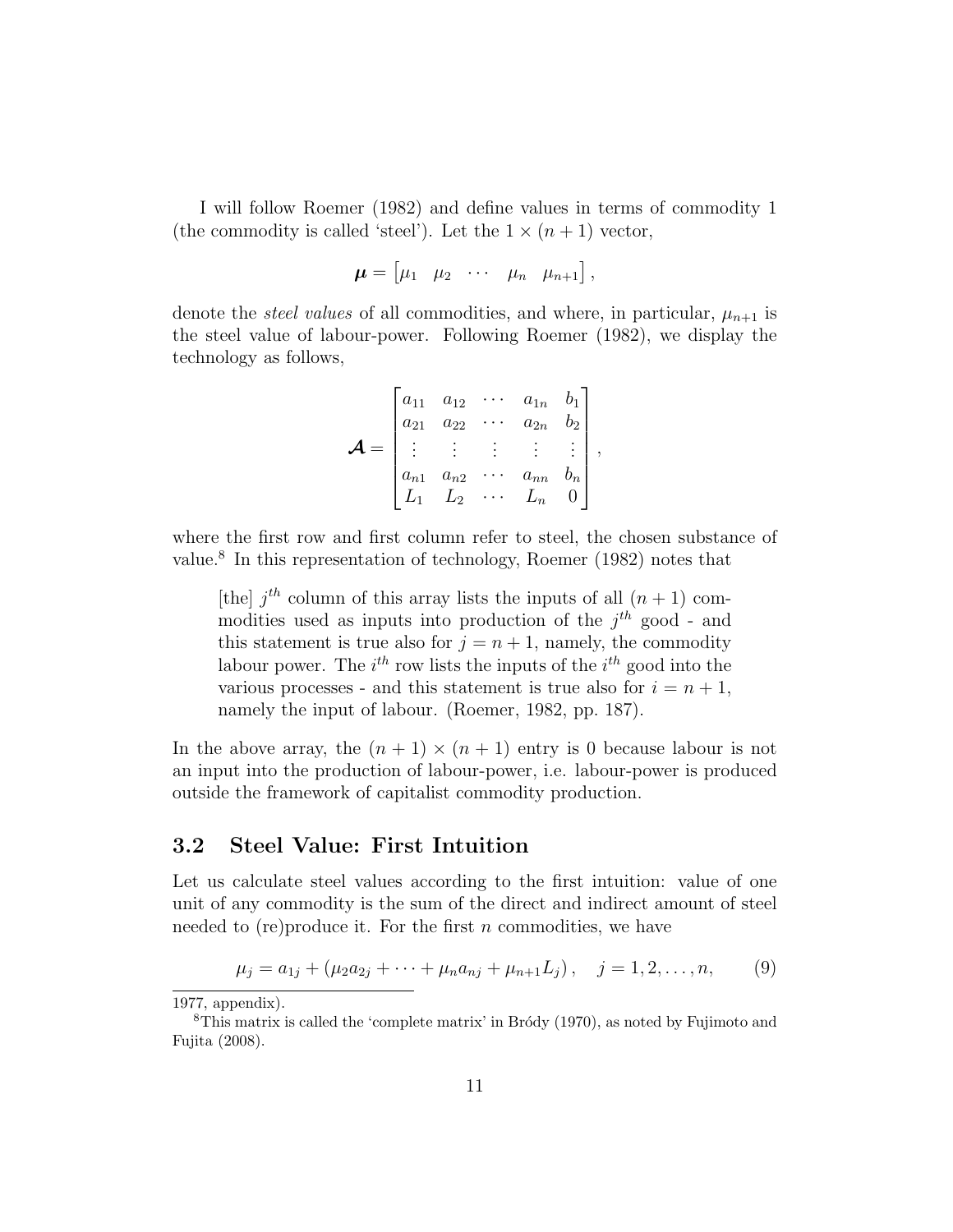where  $a_{1j}$  is the direct amount of steel and  $\mu_2 a_{2j} + \cdots + \mu_n a_{nj} + \mu_{n+1} L_j$  is the indirect amount of steel needed to produce 1 unit of the  $j$ -th commodity. For the  $n + 1$ -st commodity, i.e. labour-power, we have,

$$
\mu_{n+1} = b_1 + (\mu_2 b_2 + \dots + \mu_n b_n), \qquad (10)
$$

because the real wage bundle has  $b_1, \ldots, b_n$  amounts of the first n commodities. Bringing the  $n + 1$  equations together and writing in matrix form, we get

$$
\begin{bmatrix} \mu_1 & \mu_2 & \cdots & \mu_n & \mu_{n+1} \end{bmatrix} \begin{bmatrix} a_{11} & 0 & \cdots & 0 & 0 \\ -a_{21} & 1 - a_{22} & \cdots & -a_{2n} & -b_2 \\ \vdots & \vdots & \vdots & \vdots & \vdots \\ -a_{n1} & -a_{n2} & \cdots & 1 - a_{nn} & -b_n \\ -L_1 & -L_2 & \cdots & -L_n & -1 \end{bmatrix} = \begin{bmatrix} a_{11} \\ a_{12} \\ \vdots \\ a_{1n} \\ b_1 \end{bmatrix}
$$

which can be used to solve for nontrivial solutions of  $\mu$  because, in general, the matrix multiplying  $\mu$  on the left hand side is invertible and the coefficient vector on the right hand side is not the zero vector. Moreover, one can show that  $\mu_1 < 1$ , which then leads Roemer (1982) to claim that steel is exploited.

It is worth noting the same confusion about the use of the value *numéraire* in the above argument that I had pointed out for the example in Gintis and Bowles (1981). Setting up the calculation of steel value, Roemer states: "We now compute values using commodity 1 as the value numeraire (say, steel)." Using the standard meaning of the term  $numéraire$ , this should mean that  $\mu_1 = 1$ . Hence, the calculation of the magnitude of  $\mu_1$  is redundant and the demonstration that  $\mu_1 < 1$  is a clear contradiction.

#### 3.3 Steel Value: Second Intuition

Let us now write the steel value determining equations using the second, i.e. accounting, intuition: value of one unit of the output is equal to the sum of the values added and/or transferred by the inputs. For  $j = 1, 2, \ldots, n$ ,  $a_{1j}$ units of the first commodity,  $a_{2i}$  amount of the second commodity,  $\dots, a_{ni}$ amount of the *n*-th commodity, and  $L_j$  units of labour are needed to produce 1 unit of the j-th commodity. Since each unit of commodity 1 has a steel value of  $\mu_1$ ,  $a_{1j}$  units of the first commodity transfer  $\mu_1a_{1j}$  units of steel value to the output; similarly, each unit of the second commodity has a steel value of  $\mu_2$ , so that  $a_{2j}$  amount of the second commodity transfer  $\mu_2a_{2j}$  amount of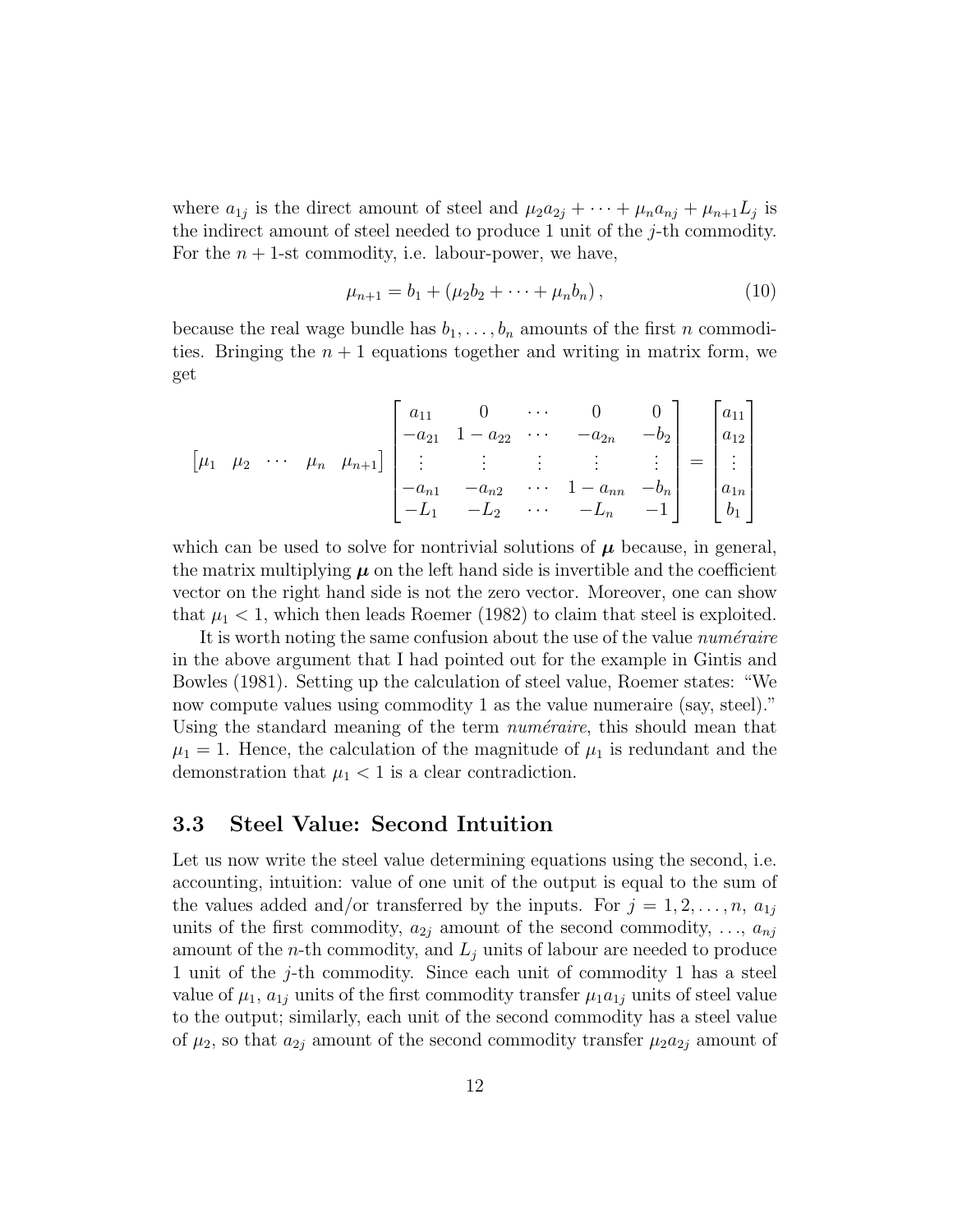steel value to the output, and so on. Hence, for the first  $n$  commodities, we have

$$
\mu_j = (\mu_1 a_{1j} + \mu_2 a_{2j} + \dots + \mu_n a_{nj}) + \mu_{n+1} L_j, \quad j = 1, 2, \dots, n. \tag{11}
$$

Each unit of the  $(n + 1)$ -st commodity, labour-power, is produced with  $b_1, b_2, \ldots, b_n$  units of commodity 1 through n. Hence, the steel value of labour-power is given by

$$
\mu_{n+1} = (\mu_1 b_1 + \mu_2 b_2 + \dots + \mu_n b_n). \tag{12}
$$

Using (12) to replace  $\mu_{n+1}$  in (11) and rearranging terms, we have,

$$
\mu_j = \mu_1 (a_{1j} + b_1 L_j) + \cdots + \mu_n (a_{nj} + b_n L_j), \quad j = 1, 2, \ldots, n.
$$

In matrix form, the above equation system becomes,

$$
\tilde{\mu} = \tilde{\mu} M,\tag{13}
$$

where  $M = A + bL$  is the augmented input matrix, and  $\tilde{\mu}$  is the  $1 \times n$  vector formed from the first n elements of  $\mu$ . For (13) to have a non-trivial solution, we need the determinant of  $(I - M)$  to be zero. But that is not possible because the matrix  $\boldsymbol{M}$  is productive. Hence, there is no non-trivial solution vector of steel values of commodities,  $\tilde{\mu}$ . The only possible solution, when M is productive, is  $\tilde{\mu} = 0$ . Since the value of the  $(n + 1)$ -st commodity is determined by the value of the first  $n$ , as can be seen in (12), this implies that  $\mu = 0$ . Thus, the 'steel value' of all commodities, including labour-power, is 0.

If we had instead used the first intuition of value, i.e. as the sum of direct and indirect amount of steel, then we would have arrived at positive steel values of all commodities,  $\mu > 0$ , as demonstrated above. The argument here is not that one or the other intuition is the correct one. The argument is that the two intuitions are in conflict when we attempt to define steel value or any other commodity value. To overcome the conflict among the two reasonable intuitions, we must give up the attempt to use commodities as substances of value.

### 4 Conclusion

The Marxian labour theory of value is built on the premise that labour is the only substance of value. This understanding comes from a deeper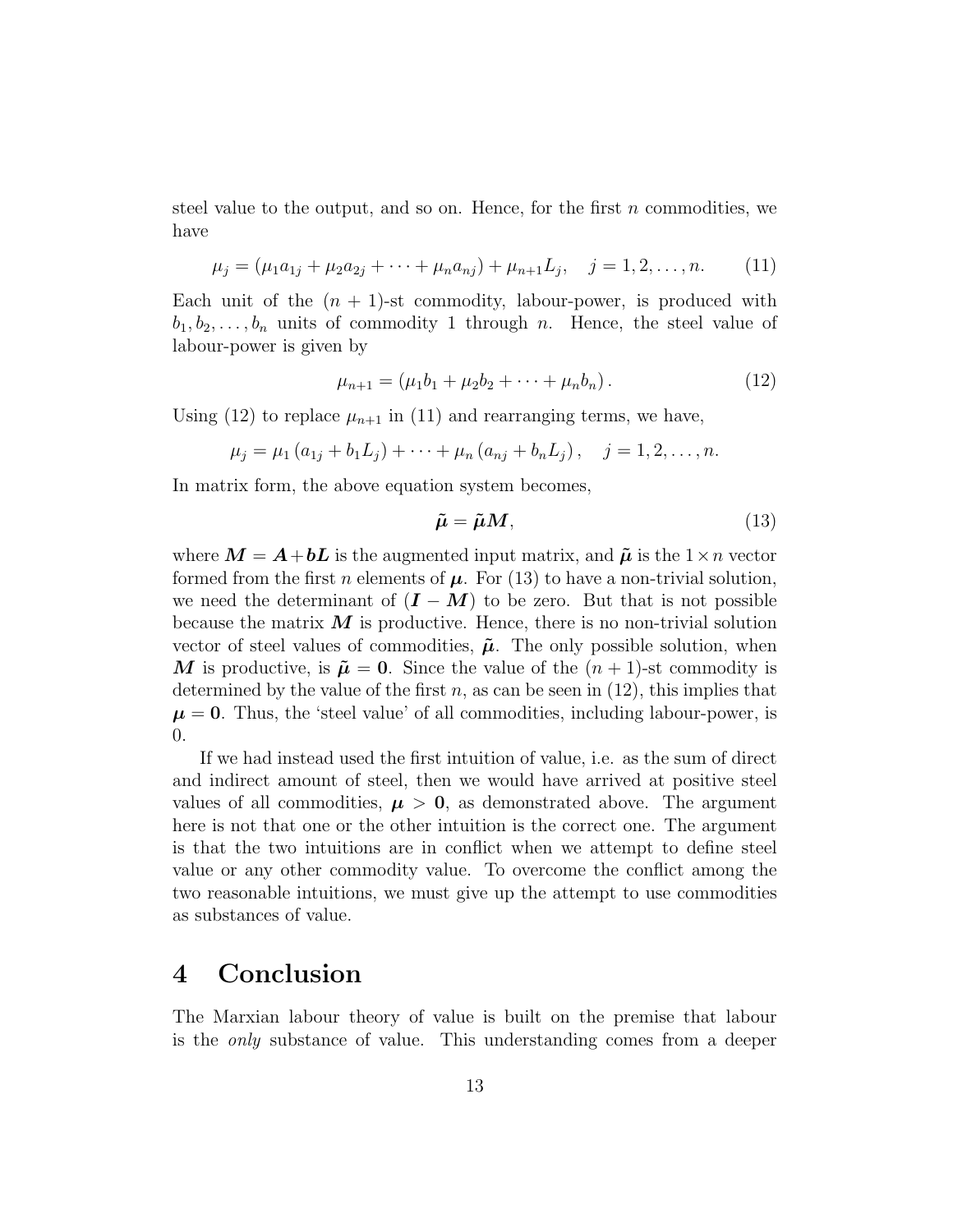understanding of the role of labour in the history of humankind, and of the role of the process of exchange in enforcing a social division of labour in a system of independent, private producers. After developing it, the labour theory of value is used by Marx to demonstrate the exploitative nature of capitalism.

A strand of Marxist thinking, which I will call Analytical Marxist for lack of a better term, developed a whole set of arguments in the 1970s and 1980s that was interpreted as raising serious doubts on the labour theory of value. One argument in this broader class of Analytical Marxist thinking is the generalized commodity exploitation theorem, which claims that, first, there can be multiple substances of value, and second, that any commodity which can function as a substance of value can also provide a basis for a value theory, i.e. profits will be positive if and only if that commodity (which is the substance of value) is exploited (Gintis and Bowles, 1981; Roemer, 1982).

In this paper, I have argued that the GCET is based on two conceptual flaws, and once those flaws are dealt with, the theorem collapses. The conceptual flaws are: (a) the failure to distinguish labour and labour-power so far as value determination is concerned; and (b) the inability to distinguish between the commodity labour-power and all other commodities. When we try to define any 'commodity value', these flaws manifest themselves in the conflict between two reasonable intuitions about value: (a) value of a commodity as the sum of direct and indirect amounts of the substance of value; (b) value of output as the sum of the values added and/or transferred by inputs. One consistent way to avoid this conflict between two reasonable intuitions is to use the Marxian labour theory of value - which rests on the premise that labour is the only substance of value.

The critique of the GCET that I have developed in this paper is related to, but also different from, earlier work that has been critical of the GCET. Fujimoto and Fujita (2008) argue that the GCET is just a restatement of the assumption that the matrix,  $\mathcal{A}$ , satisfies the Hawkins-Simon condition. Note that if the matrix  $\mathcal{A}$ , satisfies the Hawkins-Simon condition, then any nonnegative vector of surplus, or net output, of the  $n + 1$  items captured in the matrix  $\mathcal A$  can be produced, i.e. the production system represented by  $\mathcal A$  is productive and viable.<sup>9</sup> This is technically correct, but I would like to

<sup>&</sup>lt;sup>9</sup>If all the principal minors of  $I - A$  are positive, then A satisfies the Hawkins-Simon condition (Hawkins and Simon, 1949). It was later proved by Georgescu-Roegen (1966) that a necessary and sufficient condition for the Hawkins-Simon condition is that the leading principal minors be positive (Dasgupta, 1984, footnote 1.).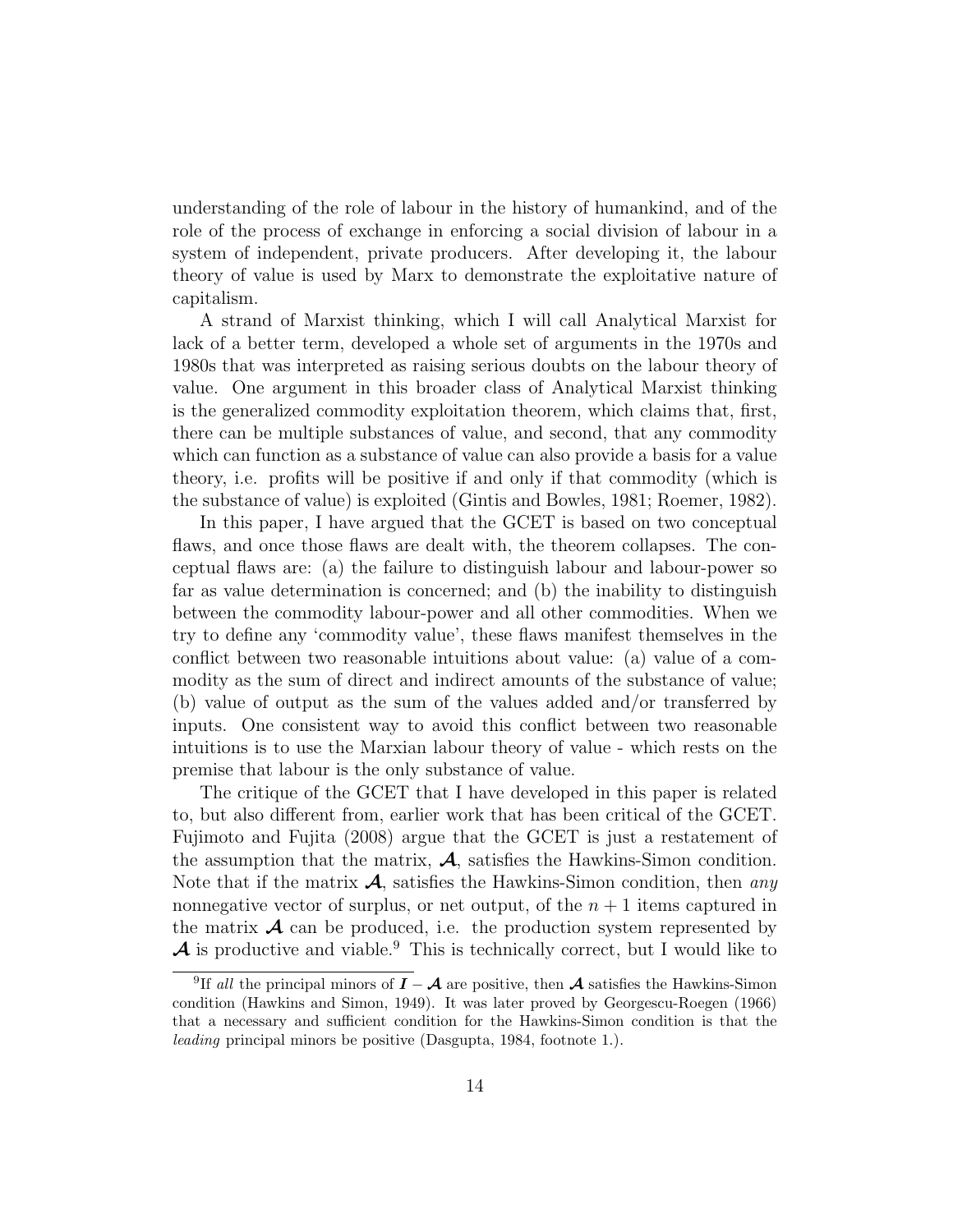argue that there is a serious difficulty with regard to interpretation. Note, first, that there is a discrepancy between the last row and column of  $\mathcal{A}$ : while the last row captures the magnitudes of labour input for producing commodities, the last column provides information about the commodities needed to reproduce each unit of labour-power. Since, labour-power and labour are different, we are no longer recording the use and production of the same entity in the  $n+1$  row and  $n+1$  column. This is unlike the case for the commodities captured by the first n rows and n columns - where the  $i$ -th row captures the use, and the i-th column captures the production of the same commodity. Second, since labour is not produced (but labour-power is), it is meaningless to talk about productiveness of the technology so far as the labour input is concerned. Hence, I would argue against interpreting the  $\mathcal A$  in any substantive way - and let it just function as a technical matrix.

Yoshihara and Veneziani (2013) extend the argument to an economy with a convex production set, of which the Leontief technology is a special case. In addition to arguing that the GCET is merely the numerical representation of the productiveness of the economy, they offer an interesting additional result: while labour exploitation is necessary and sufficient for positive profits, commodity exploitation is not necessary and sufficient for positive profits (Yoshihara and Veneziani, 2013, Theorem 1). This is an important result and undermines the theoretical bite of the GCET, assuming that the notion of commodity value is meaningful. The argument in this paper raises doubts about the validity of the latter.

While deriving this result, Yoshihara and Veneziani (2013) have to define 'commodity value' for any commodity, k. My argument against defining commodity values, e.g. food value or steel value, has been presented above for an economy with a Leontief technology. Since the Leontief specification of technology is a special case of their more general convex production sets, my argument, if valid, raises doubts about the conceptual validity - in the precise sense in which it has been discussed in this paper - of their result for general convex cone technologies. Of course, it is possible that the conceptual problem about the definition of commodity values discussed in this paper would not be valid for technologies that are represented by the *complement* of Leontief technology with respect to the general convex cone technology used in Yoshihara and Veneziani (2013). But investigation of this issue is beyond the scope of this paper.